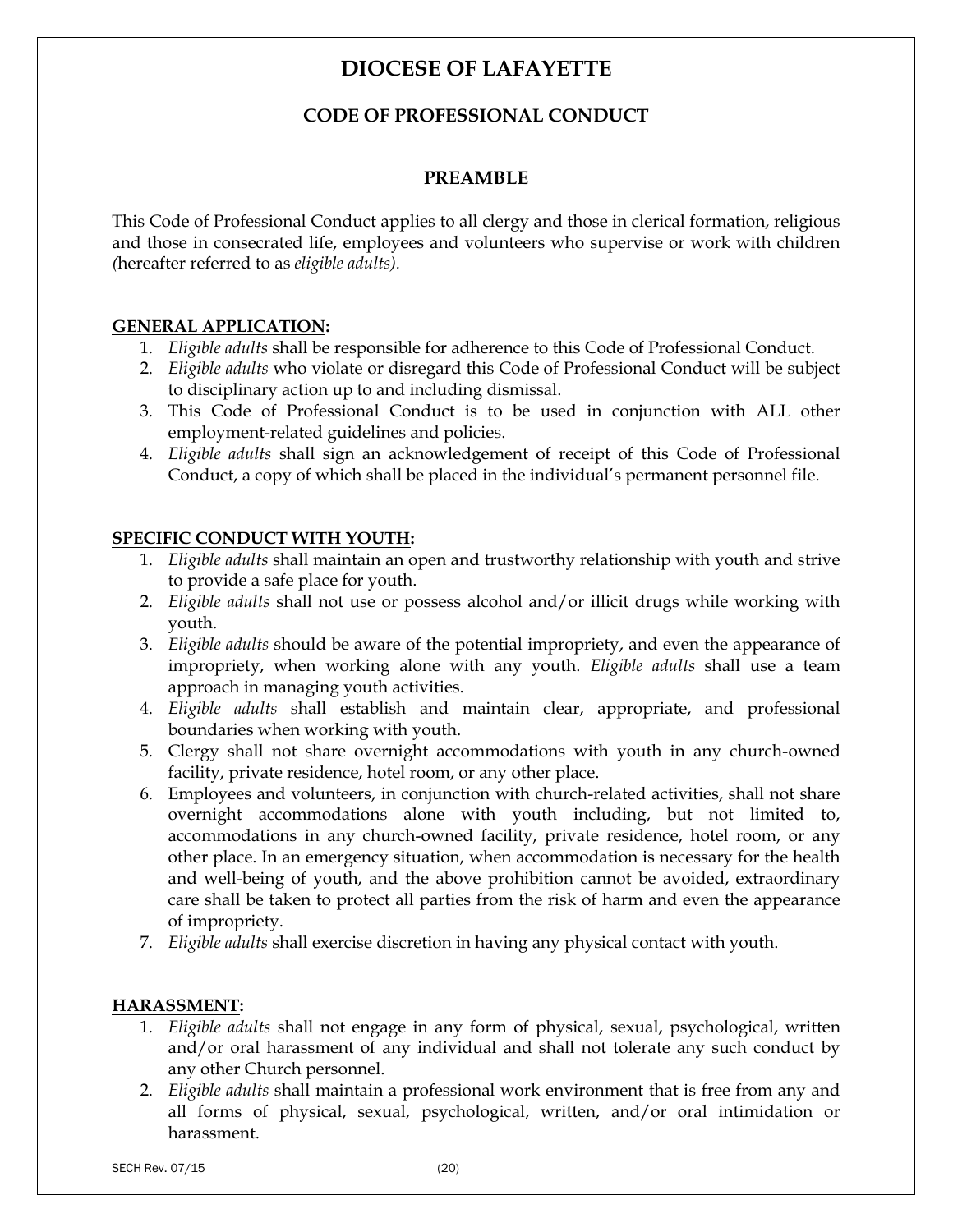- 3. This prohibition against harassment encompasses a broad range of physical, sexual, psychological, written, and/or oral behavior including without limitation: physical or mental abuse; racial insults; derogatory ethnic slurs; unwelcome sexual advances or touching; sexual comments or sexual jokes; display of offensive materials; or requests for sexual activity or behavior of any kind for any reason.
- 4. *Eligible adults* shall take every report or allegation of harassment seriously and shall follow all diocesan Safe Environment reporting procedures.

#### **STANDARDS OF CONDUCT FOR COUNSELORS AND COUNSELING SESSIONS:**

- 1. Counselors shall respect the rights, and seek to advance the welfare, of each person being counseled.
- 2. Counselors shall establish and maintain clear, appropriate, and professional boundaries in all counseling relationships.
- 3. Counselors shall carefully consider the possible consequences before entering into a counseling relationship with a person with whom the counselor has a pre-existing relationship, i.e., employee, colleague, friend.
- 4. Counselors shall conduct counseling sessions in appropriate settings and at appropriate times. This prohibits counseling in the private living quarters of the counselor.
- 5. Counselors shall not engage in any form of sexual intimacy with the person being counseled. This prohibition includes, without limitation, consensual, sexual contact and inappropriate sexual language or innuendo.
- 6. Counselors shall not engage in any form of sexual intimacy with any individual who is related by blood or marriage to or who is a close friend of the person being counseled. This prohibition includes, without limitation, consensual, sexual contact and inappropriate sexual language or innuendo.
- 7. Counselors shall not audiotape or videotape any counseling session without the written consent of both the adult being counseled or the parent or guardian of the youth being counseled, and the supervisor of the counselor. Any recording shall be subject to all applicable confidentiality standards.
- 8. Counselors shall not continue to provide counseling under circumstances or particular issues that exceed the limit of their competence and shall make appropriate referrals for the person being counseled.
- 9. Counselors should avoid even non-sexual physical contact such as touching, hugging, or holding the person being counseled.

### **CONFIDENTIALITY OF COUNSELING SESSIONS:**

- 1. Counselors shall maintain all information disclosed during the course of counseling, advising, or spiritual direction in the strictest confidence possible. This Code of Professional Conduct, as applied to counselors, is separate from, and independent of, the confidentiality involving a confession or information received by a priest in Sacramental Confession. The sacramental seal is inviolable; therefore, it is absolutely forbidden for a confessor to betray in any way a penitent in words or in any manner and for any reason. (canon 938) A confessor is prohibited completely from using knowledge acquired from confession to the detriment of the penitent even when any danger of revelation is excluded. A priest may not use in any manner for external governance the knowledge about sins which he has received in confession at any time. (canon 984)
- 2. In the ordinary case, provision must be made for the possibility of anonymous confession as well as for penitents who wish to confess face-to-face. (USCCB *Complimentary Norm, canon 964*) However, a priest may choose to hear confessions in a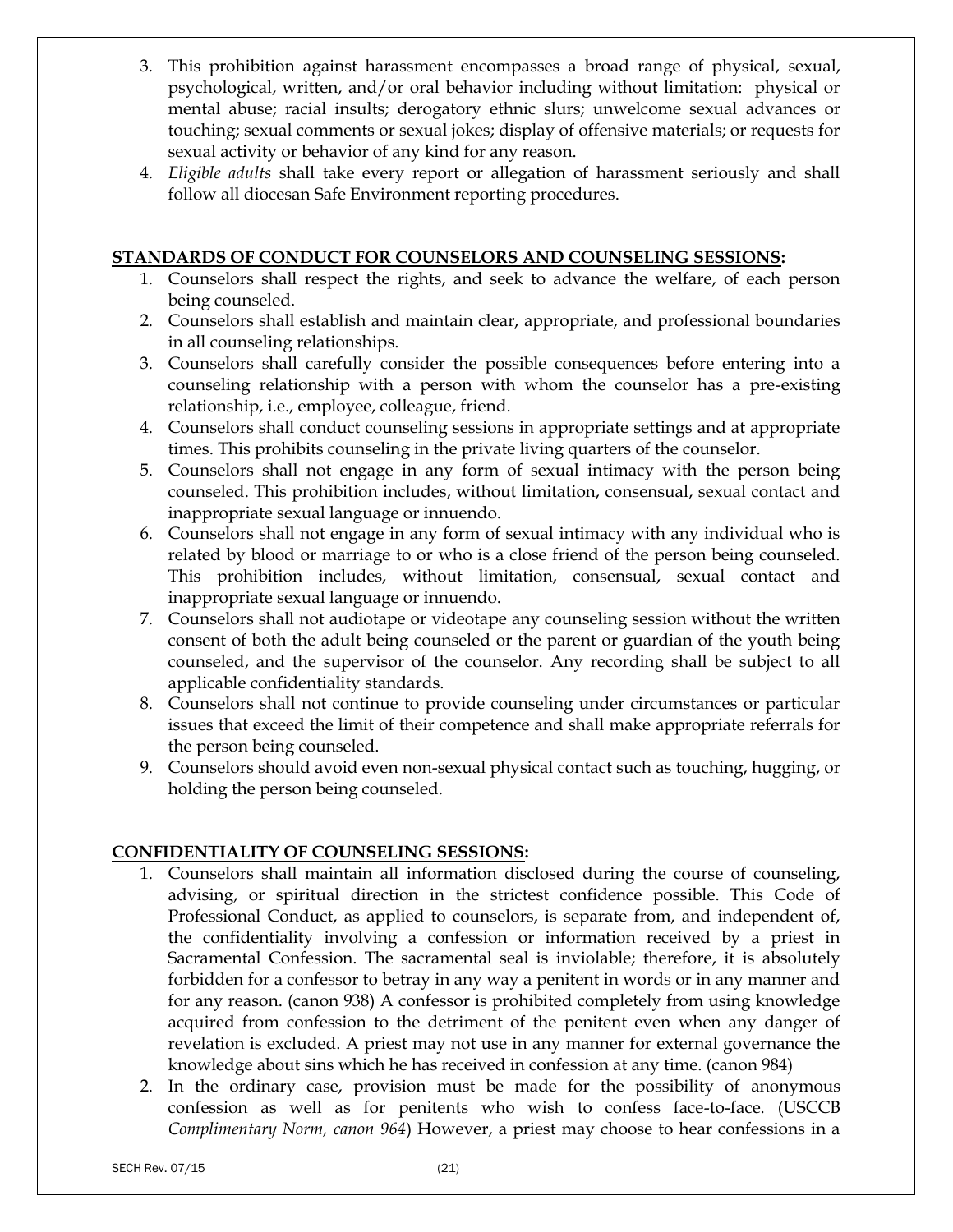confessional with a fixed grille. (Authentic Interpretation of canon 964§2 by the Pontifical Council for the Interpretation of Legislative Texts, 7 July 1998 (AAS90 [1998] 711).

- 3. Counselors may disclose certain information if there is clear and imminent danger to the person being counseled or to others. In such event, the person being counseled should be informed of the necessity of making the required disclosure and of the potential consequences. The disclosure should be limited to the information necessary to protect the affected person(s) from harm.
- 4. Counselors should discuss with each person being counseled, as a part of the initial counseling, the nature of the counseling relationship, and the issues of confidentiality, including the above-stated limitations.
- 5. Counselors may use the knowledge gained from prior and/or ongoing counseling sessions in teaching, writing, public speaking, and/or homilies, only after precautionary and effective measures have been exercised to safeguard the identity of any person or persons.
- 6. The confidentiality of counseling sessions is limited by the mandatory state law reporting requirements. In the event that otherwise confidential information is necessarily disclosed, counselors should advise the person being counseled that the disclosure will be made.

#### **REPORTING STANDARDS:**

- 1. *Eligible adults* shall hold one another accountable for maintaining the highest ethical, moral, and professional standards.
- 2. *Eligible adults* shall take seriously every allegation or report of unethical behavior and/or professional misconduct.
- 3. In the event that the allegation or report involves any form of abuse, or the substantial risk of danger to the health or welfare of any youth, then *eligible adults* shall follow all diocesan Safe Environment reporting procedures.

#### **ADMINISTRATION:**

- 1. Personnel and other administrative decisions made by *eligible adults* shall meet civil and canon law obligations, reflect Catholic social teachings, and adhere to the standards of this Code of Professional Conduct.
- 2. *Eligible adults* shall not use their positions to exercise unreasonable or inappropriate power and authority or take advantage of anyone to further their personal, religious, political, or business interest.
- 3. *Eligible adults* shall reasonably avoid situations which place other interests above professional or volunteer goals. They shall avoid the appearance of the same.
- 4. *Eligible adults* shall inform all affected parties including without limitation their supervisor, when a real or potential conflict of interest exists.

#### **WELL-BEING OF ALL ELIGIBLE ADULTS:**

- 1. *Eligible adults* should be aware of warning signs that indicate potential problems with their own spiritual, physical, mental, and/or emotional health.
- 2. *Eligible adults* should seek help immediately whenever they notice behavioral or emotional warning signs in their own professional and/or personal lives.
- 3. *Eligible adults* should cooperate with and support one another.